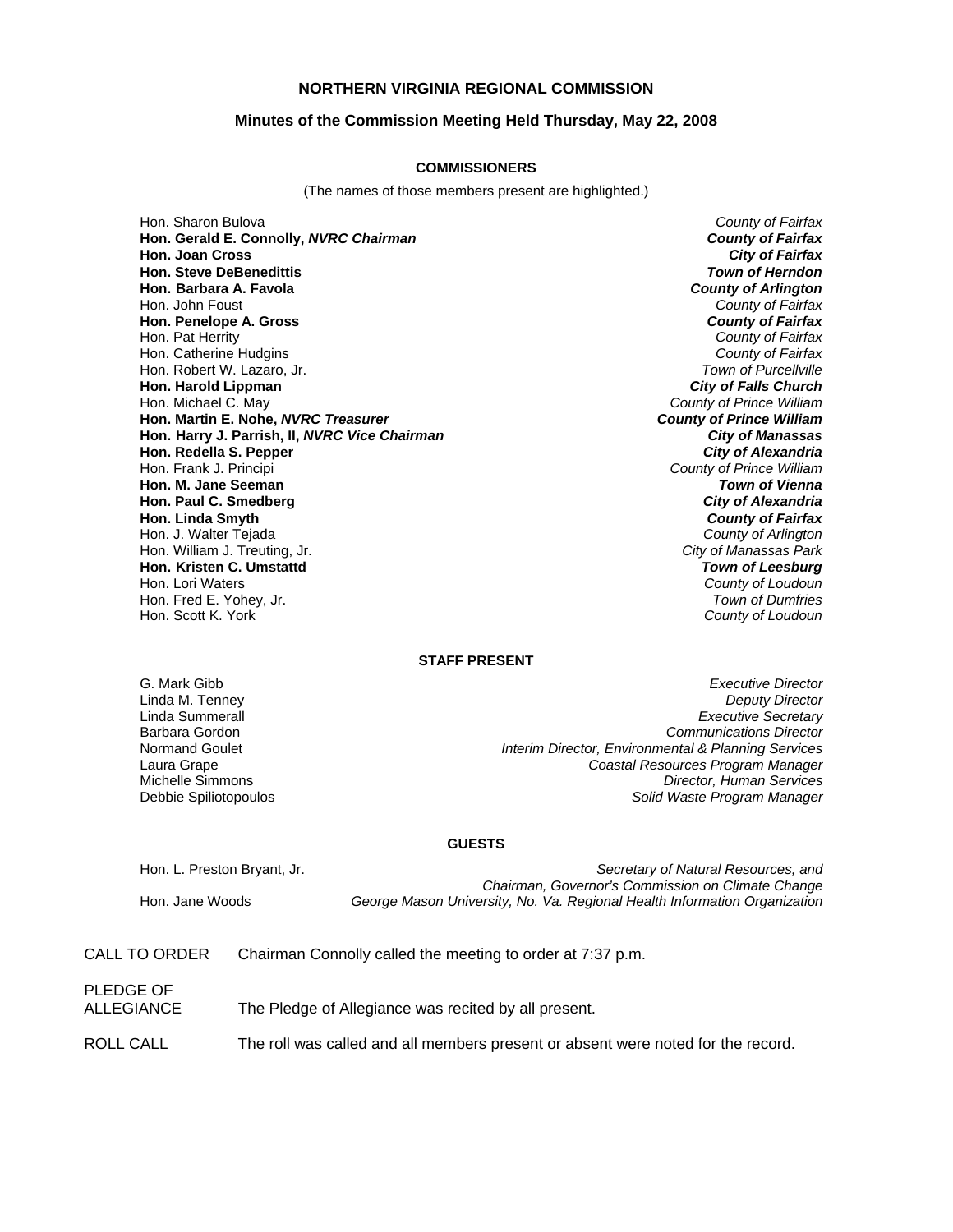Summary Minutes of the Commission May 22, 2008 Page 2 APPROVAL OF MINUTES Commissioner Gross moved approval of the minutes of the April 24, 2008, meeting. The motion was seconded and the minutes were approved unanimously. PRESENTATIONS *CLIMATE CHANGE IN THE COMMONWEALTH OF VIRGINIA Hon. L. Preston Bryant, Jr.* Secretary Bryant explained he was here tonight in his role as Chairman of the Governor's Commission on Climate Change (CCC), which was established by Executive Order 59. The work plan calls for eight meetings to be held in Richmond and at universities around the Commonwealth. The meetings began this past February; four have been held to date. Each meeting includes a commission roundtable (members appointed from state and local governments; the building, manufacturing, development and transportation industries; and scientists, economists and meteorologists) and a public comment period. The CCC began with the observation from the Intergovernmental Panel on Climate Change (IPCC) that global warming is unequivocal. Executive Order 59 directs the CCC to prepare a Climate Change Action Plan for Virginia that identities additional steps the Commonwealth must take to achieve the goal of reducing greenhouse gas emissions by 30 percent by 2025. Secretary Bryant added that given the practical and political realities in Virginia, it will not be easy to achieve this goal, but it is doable. The plan is due December 15, 2008. Additional information can be found at [www.deq.virginia.gov/info/climatechange.html.](http://www.deq.virginia.gov/info/climatechange.html) *questions & answers* Commissioner Gross, a CCC member, stated that one of the most interesting briefings the CCC has received concerned potential rise in sea level in the Tidewater region. She added she thought it would cost \$5 million to model the entire state. Commissioner Favola asked Secretary Bryant if he expects the state will reach its goal more through regulatory actions or through incentives. He said if the utilities adopt the conservation measures mandated by the SCC, one-half of the goal will be met. He added there will also be an educational campaign directed toward the public. Replying to Commissioner Smedberg's inquiry about air pollution from the Mirant power plant, Secretary Bryant said if a power plant meets the applicable state and local air laws it cannot be turned down for an operating permit under state law, and Mirant is held to the same standards. Secretary Bryant went on to say that the Wise County facility meets all the laws and regulations. Chairman Connolly observed that the coal-fired power plant proposed for Wise County appears to be primarily economically based; further, it offsets efforts to reduce the carbon footprint. Secretary Bryant noted that Northern Virginia is meeting its ozone standard and will through 2018. The Dominion plant in Fluvanna County will be converted to gas, which will improve pollution. Commissioner Umstattd asked if the CCC will develop a list of actions local jurisdictions can take under existing enabling legislation, and secondly what about state requirements for local wastewater facilities. Secretary Bryant replied the CCC will take up the Dillon Rule at its June meeting. Secretary Bryant added he is not aware that wastewater treatment plants have been singled out as major emission sources. Commissioner Gross added it would more likely be driven by the Chesapeake Bay Act.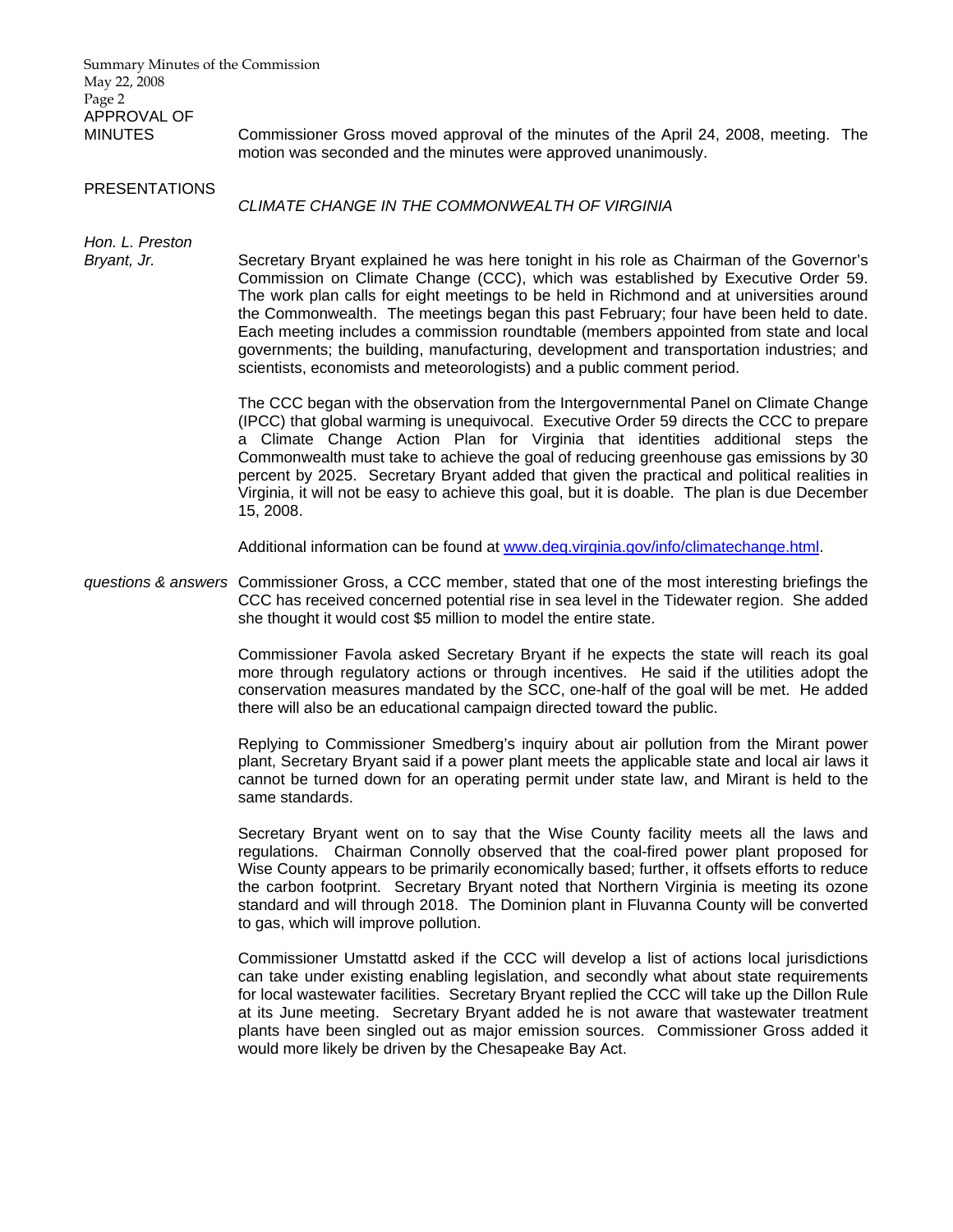Summary Minutes of the Commission May 22, 2008 Page 3

> Commissioner Nohe cautioned that while people are committed to a concept, they often do not do what they say they believe in.

*NORTHERN VIRGINIA REGIONAL HEALTH INFORMATION ORGANIZATION* 

*Hon. Jane Woods* The mission of the Northern Virginia Regional Health Information Organization (NoVa RHIO) is to improve the health status and health care of those who live and work in Northern Virginia by facilitating the availability of accurate and timely electronic medical records when needed for health maintenance and treatment.

> Electronic medical records will improve the safety and efficiency of medical care, as they will be able to be accessed by hospitals, physicians, pharmacists, labs and emergency medical technicians.

> NoVa RHIO participants include the area's largest hospitals, physicians and clinics, labs and pharmacies, patient advocate organizations, healthcare consumers and caregivers, and safety net organizations. Ms. Woods added that the medical information can be put on a USB drive for patients to take with them on travel.

*questions & answers* Chairman Connolly reported that it is estimated that accessible electronic medical records would save \$19 million per year nation-wide. This is a critical pilot project.

> Ms. Woods explained that the organization is looking initially for foundational funding and then will transition to a business model.

CONSENT AGENDA Commissioner Gross moved approval of the Consent Agenda, consisting of Resolution No. P08-24: AUTHORIZATION TO ACCEPT FUNDING FOR DEMOGRAPHICS ANALYSIS OF NORTHERN VIRGINIA'S FUTURE WORKFORCE. The motion was seconded and carried unanimously.

EXECUTIVE DIRECTOR'S

REPORT A copy of Mr. Gibb's report was distributed. Highlights included:

- Northern Virginia Emergency Response System (MMRS) tabletop exercise held last week;
- NVRC and Delegate Ken Plum welcomed elected officials and others from the Environmental Committee, State Parliament of Baden-Wurttemburg, Germany, who were touring the U.S. to study environmental policies, legislation, environmental protection, climate protection, water management and emission controls. Delegate Plum briefed the committee on the Governor's Commission on Climate Change and NVRC's work in this area.
- Commissioner Gross, also a member of MWCOG, briefed the MWCOG board on last month's U.S.-European Conference of Metropolitan Regional Councils. Mr. Gibb was also present to answer questions. Commissioners were given a draft copy of the conference proceedings summary.
- Willow Oaks at Birmingham Green this newly built, state-of the art residential facility replaces the old (ca. 1927), dormitory-style District Home. Mr. Gibb and Ms. Simmons toured the new facility and were extremely impressed with it. Mr. Gibb urged the Commissioners to tour the facility.
- Medicaid comparison identification of other resources that could pay for care for people with HIV/AIDS (PWAs) is a part of the annual Ryan White planning process. The disparity in coverage between Virginia and DC Medicaid is dramatic, as shown by the following chart: